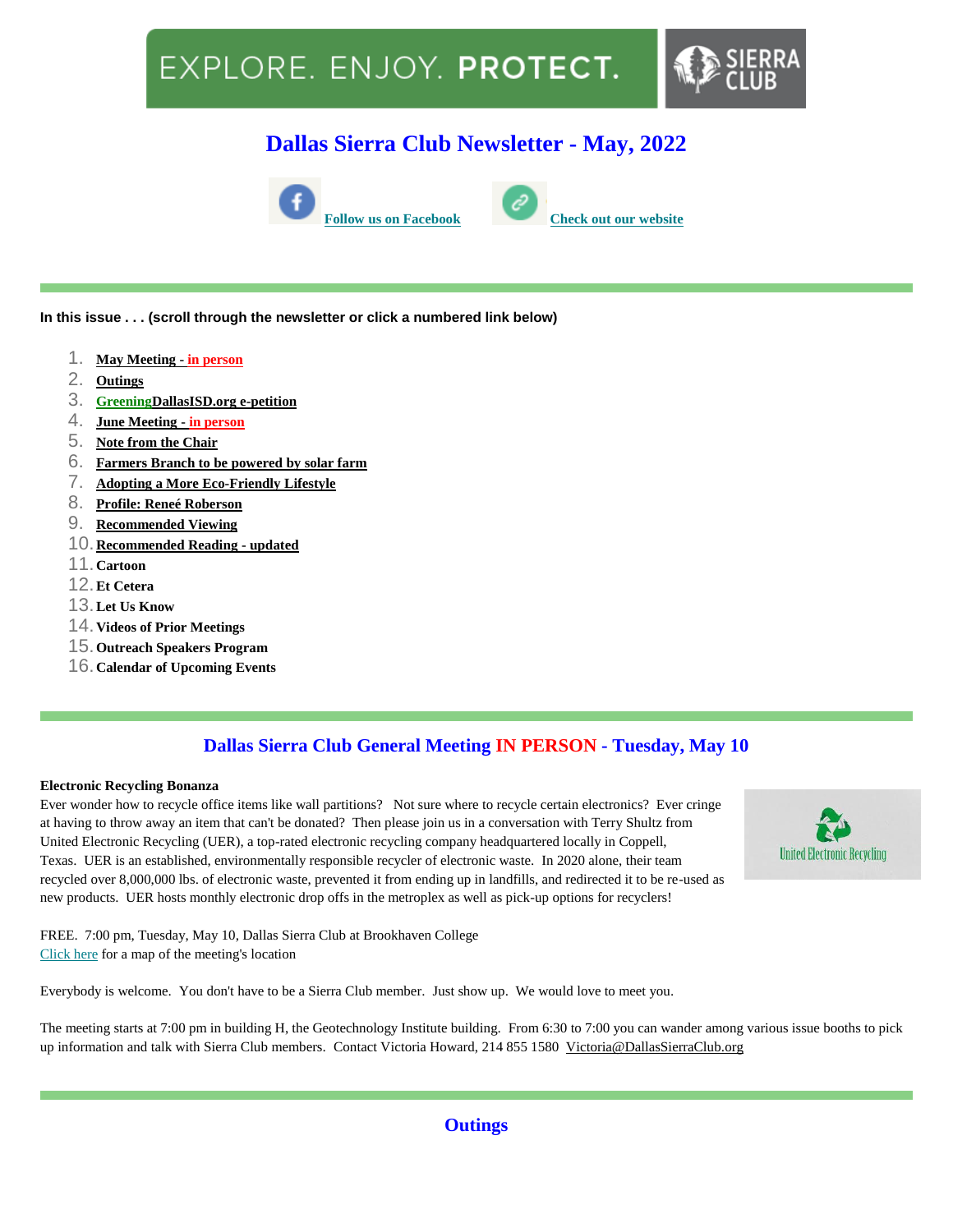#### by Mark Stein

#### **Northern New Mexico Outing Jeopardized by Wildfire**

**The Cerro Pelado fire has forced closures of Bandelier National Monument, Valles Caldera National Preserve, and parts of Santa Fe National Forest until further notice**, rendering the Dallas Sierra Club's May 26-30 outing to hike at Bandelier National Monument, Valles Caldera National Preserve, and nearby Santa Fe National Forest improbable as planned. New Mexico Highway 4 is closed west of White Rock except for evacuations. A go/no-go decision about the planned trip will be communicated to registrants on May 11. If the original plan is cancelled, our alternative will be a backpacking trip on the same dates to San Pedro Parks Wilderness Area, near Cuba, NM, west of the wildfire in Santa Fe National Forest. San Pedro Parks is characterized by green meadows ("parks") surrounded by spruces and other conifers. Although San Pedro Parks is at altitude between 9,200' and 10,200', its gentle grades make for easy backpacking. It's ideal for a beginner backpacking outing. Anyone interested in backpacking at beautiful **San Pedro Parks**, space permitting, may contact trip leader Mark Stein for information. [Send Email](https://dallassierraclub.org/email-confirm.php?a=675b066c653a6d6e5f63686a665b6868636861285d6967&n=Mark%20Stein&s=Bandelier,%20Valles%20Caldera,%20and%20Santa%20Fe%20NF,%20New%20Mexico) or call 214-789-4596.

### **E-signatures needed for GreeningDallasISD.org e-petition & volunteer needs**

Please, add your signature to the [petition](https://docs.google.com/forms/d/e/1FAIpQLSdIadXl3kiCn24sSPw1ACT_bM_wFAjviOhX_Htal_i18OOqZQ/viewform) to show support to Dallas ISD for green initiatives and climate actions, including clean, electric school buses, which are needed to improve students', drivers' and community health.



Greening Dallas ISD, an all-volunteer effort to help make that school district and others in North Texas greener, healthier, more efficient, resilient and lower carbon, is a project in which the Dallas Sierra Club is supportive.

Check out the GreeningDallasISD.org website, still under construction by volunteers, [here.](https://greeningdallasisd.org/) It's intended to be a resource for students, parents, school staff and trustees, and community members. We'd appreciate more volunteers for the website and as well as for other project needs. Students, parents and teachers (current or former) are especially needed, but we need anyone who has a little time and interest. We appreciate you checking our Contact Us - Get Involved [form](https://docs.google.com/forms/d/e/1FAIpQLSf4e7hV5owaMyvgaeUSoaFV1TZwB3-1AlQIe9642CS5AOZXvQ/viewform) for opportunities and fill it out if you're so moved.

### **Dallas Sierra Club General Meeting IN PERSON - Tuesday, June 14**

#### **Dallas trees and invasive species**

WOODen you like to know more about trees? We enTREEt you to attend a TREEmendous, inTREEguing presentation by an illusTREEous person who worked for the foresTREE service.

Do you ever look up into the tree canopy and wonder which tree you're looking at and what its characteristics are? Ever debate for hours, poring over the internet, trying to decide which species of tree is best to plant? Want trees but don't have any? Then, you've come to the right place! Please help Dallas Sierra Club in welcoming Karen Woodward, Forester for City of Dallas, as she discusses invasive tree species and the status of Dallas trees in general. Karen Woodard came to the City of Dallas in 2008 and has degrees in Horticulture, Environmental Science, and Master of Science Forestry. She came to the City of Dallas from the Texas Forest Service where she worked as a Regional Urban Forester, with her last assignment being the Hurricane Rita Urban Tree Recovery Project. Karen is the City Forester, assisting all departments with tree issues and teaches/trains both the City of Dallas personnel and the public on all things trees.

FREE. 7:00 pm, Tuesday, June 14, Dallas Sierra Club at Brookhaven College Map of meeting's location <http://www.dallassierraclub.org/page.htm?generalmeeting>

Everybody is welcome. You don't have to be a Sierra Club member. Just show up. We would love to meet you.

The meeting starts at 7:00 p.m. in building H, the Geotechnology Institute building. From 6:30 to 7:00 you can wander among various issue booths to pick up information and talk with Sierra Club members. Contact Victoria Howard, 214 855 1580 [Victoria@DallasSierraClub.org](mailto:Victoria@DallasSierraClub.org)

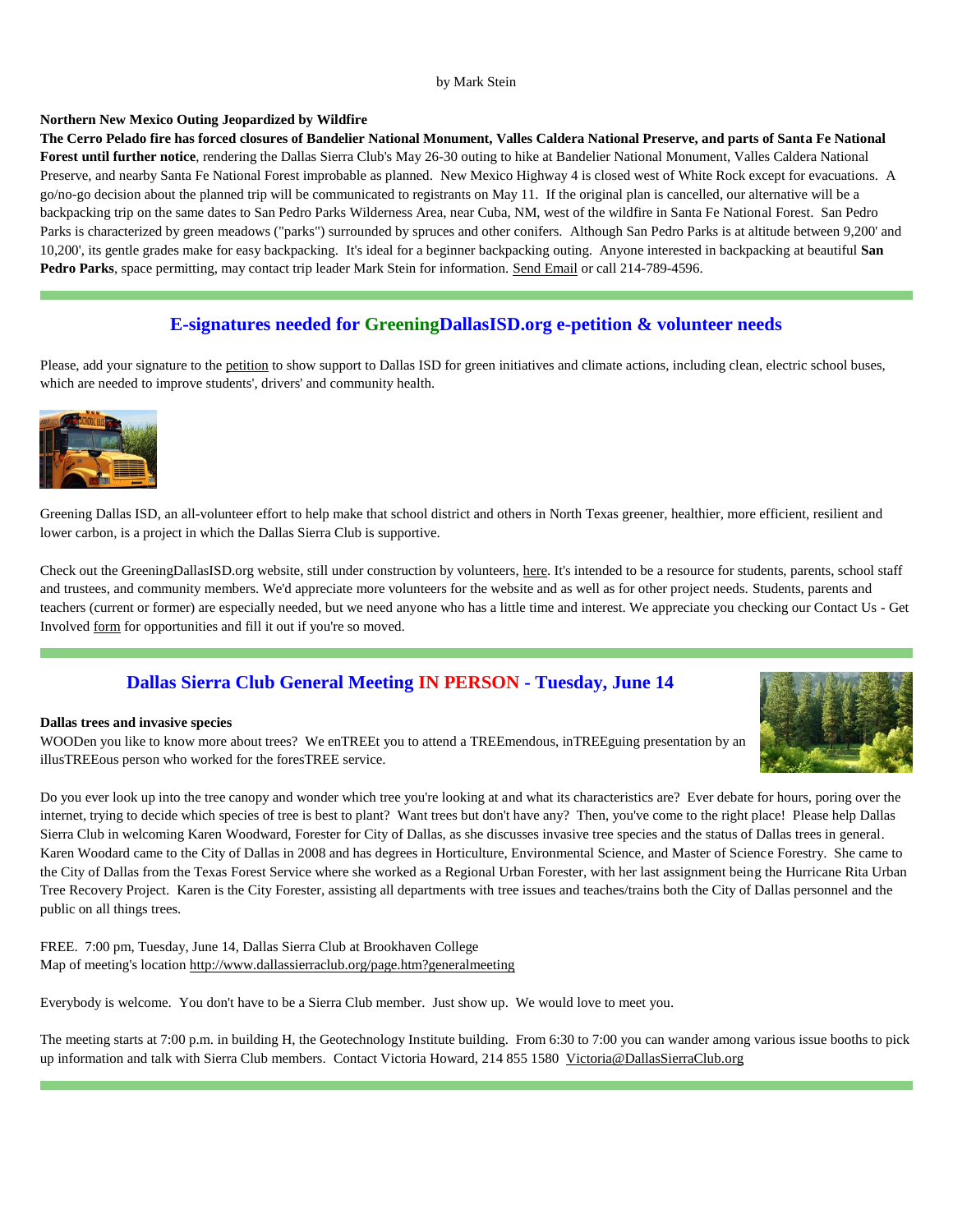## **Note from the Chair**

by Dan Moultonn

On April 12, we held our first in-person general meeting in two years at Brookhaven College. We had about 30 people in attendance including several newbies who expressed interest in the club. As always, we had a good program by our own Wendel Withrow and a good time was had by all.

On May 10, we will continue our in-person meetings. Same time, same place. I want to encourage all of you to try and attend these meetings.

"Participation - that's what's gonna save the human race." - Pete Seeger



**Farmers Branch to be powered by solar farm**

by Marshall Hinsley (GreenSourceDFW.org)

Farmers Branch is about to go solar in a big way. The Dallas County suburb will soon meet its total municipal electric demand with a solar farm built over the city's former landfill.

In February, the city of Farmers Branch selected New York-based [B.Q. Energy Development](https://www.bqenergy.com/) to begin construction of a roughly 20-acre solar farm on Valley View Lane just east of the President George Bush Turnpike.

Once completed two years later, the solar facility will generate 13.6 million kilowatt-hours of electricity each year for the city, which has a [population](https://en.wikipedia.org/wiki/Farmers_Branch,_Texas) estimated at around 50,000. That's enough electricity to power all the city's municipal buildings, street lights and other assets plus another 1,100 homes, says the city's sustainability manager, Alexander Pharmakis.

This article is too large for our newsletter. [Click here](https://greensourcedfw.org/articles/farmers-branch-be-powered-solar-farm) for the entire article.



#### **Adopting a More Eco-Friendly Lifestyle**

If everyone reduced their carbon footprint, it would have a positive effect on the natural environment. Living a more sustainable and green lifestyle is not only healthy, but it's also good for the planet. The [Dallas Sierra Club](https://dallassierraclub.org/) explains that a few simple modifications to your lifestyle and your home mean you can save on costs and help to conserve the planet.

#### **Making Modifications for an Eco-Friendly Home**

When purchasing or [building an eco-friendly home](https://montanaheritagehomebuilders.com/mhhb-services/energy-efficient-homes/) you might want to enlist the help of an architect who is an expert in sustainable design principles or an engineer who is a certified green professional. Revamping your current home to make it more energy-efficient can increase its resale value, so it's important to keep a record of changes made.

Green Matters notes that an [eco-friendly,](https://www.greenmatters.com/p/what-should-eco-friendly-house-have) energy-efficient home should have:

Low-emittance windows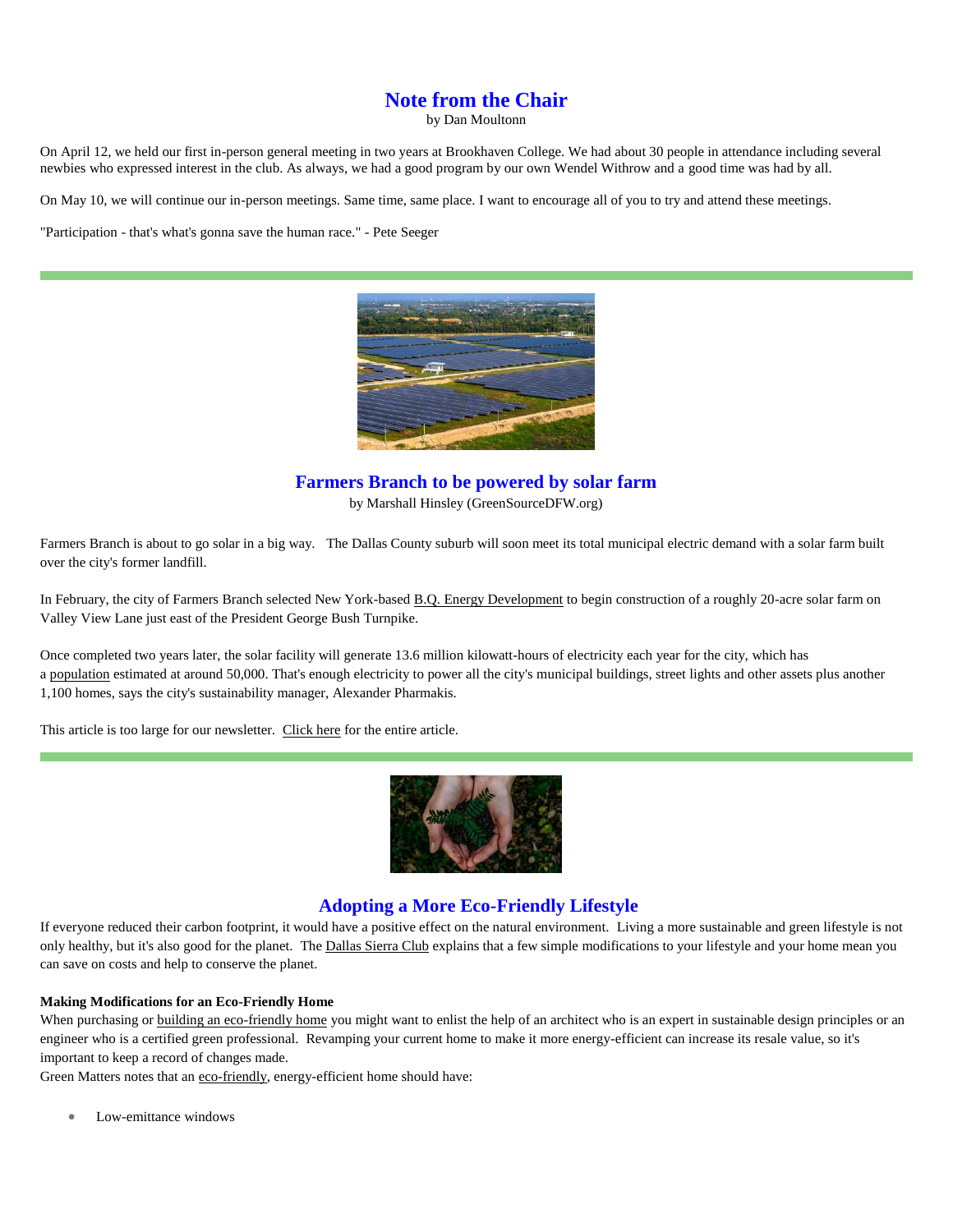- An abundance of natural light, which reduces the need for electrical light
- Water-saving appliances
- Solar panels
- Cellulose wall insulation
- Sustainably sourced wood from renewable forests

#### **Implementing an Eco-Friendly Lifestyle in the Home (and at Work)**

There are a few small things you can implement to live a more planet-friendly lifestyle.

- **Recycle.** Minimize your use of plastic by taking your own bags to the shops for groceries and your own eco-coffee cup when getting take-out coffee. Plastic shopping bags and single-use coffee cups are the two most common trash items found in nature. When you do use plastic in the home, be sure to put it in a separate plastic recycling bin.
- **Green up the workplace.** For business owners, many of these ideas can also be implemented for sustainability at the workplace. Reducing paper usage – or omitting it entirely – by digitizing documents is one possibility, as is emailing invoices to customers instead of sending paper copies. An [invoice generator](https://www.adobe.com/express/create/invoice) allows you to choose from pre-made templates to create customized invoices that include text, photos, your logo, and more. Look for an invoice generator that also allows you to download your invoice in your preferred format.
- **Compost.** Self.com points out that you can create your own nutrient-rich humus for your garden by [composting at home.](https://www.self.com/story/how-to-start-composting) Purchase a small countertop recycler where you can dump your fruit, vegetables, and other organic matter. Keep a composter in the yard where you layer leaves and twigs with organic waste from the kitchen, and then add fertilizer.
- **Switch off lights.** If you're not in a room, turn off the lights.
- Solar power. Going solar is effective, and homeowners can receive a tax credit for making the change. There are numerous [solar installers](https://www.thesolardirectory.com/) that can help you harness natural energy.
- **Save water**. Water is wasted when switching on a tap and letting it run. Put a bucket in the shower to collect water and use it in the garden. Consider using borehole water for irrigating your garden or a **[greywater system](https://www.thegreywaterguide.com/montana.html/)** that recycles water from your home.
- Make plastic eco-bricks. This trend started in Guatemala. Take empty PET bottles (2-liter soda bottles), clean them, and stuff them with plastic trash. The trash makes the bottles heavy. Put the lid back on when the bottles are full, and use them as [eco-friendly building blocks.](https://ecobricks.org/en/welcome.php)

#### **Go Green and Save the Planet**

Start your green journey by making a few small changes to your home life — your health and the environment will thank you. Image via [Unsplash](https://images.unsplash.com/photo-1542601906990-b4d3fb778b09?ixlib=rb-1.2.1&ixid=MnwxMjA3fDB8MHxwaG90by1wYWdlfHx8fGVufDB8fHx8&auto=format&fit=crop&w=1613&q=80)

*Inspired by nature, the [Dallas Sierra Club](https://dallassierraclub.org/) works together to protect our communities and the planet. Connect with us today for more info! 214-369-5543*

### **Profile: Reneé Roberson**

Programs co-chair

Reneé Roberson is a native of Dallas, Texas, and graduate of Bishop Dunne High School. Graduating from Walden University in 2014, she received a master's degree in public health, and a Bachelor of Science in Nursing from TCU's Harris College of Nursing in 1980. As a Parish Nurse for the Catholic Diocese of Dallas, she started the Health Ministry at Holy Cross Catholic Church. Reneé is a Registered Nurse for Parkland Health for 20 plus years experienced in Infection Prevention, Critical Care, Med/Surg, Population Health, and a current Advisory Board Member of Parkland's Red Bird, Bluitt Flowers, and Oak West COPC Clinics.



Reneé has been a Sierra Club member for five years, is the Programs co-chair, and is on our Club's Executive Committee (Excom). She is a recently appointed District 8 Environmental Commissioner for the City of Dallas, and Interim Environmental Climate Chair for the NAACP.

Working in communities of color to reduce and eliminate environmental disparities, Reneé is a recipient of the 2021 Sierra Club Lone Star Chapter Environmental Justice Award. Her interest for community education includes Recycling, Air Quality, Safe Water and Space.

## **Recommended Viewing**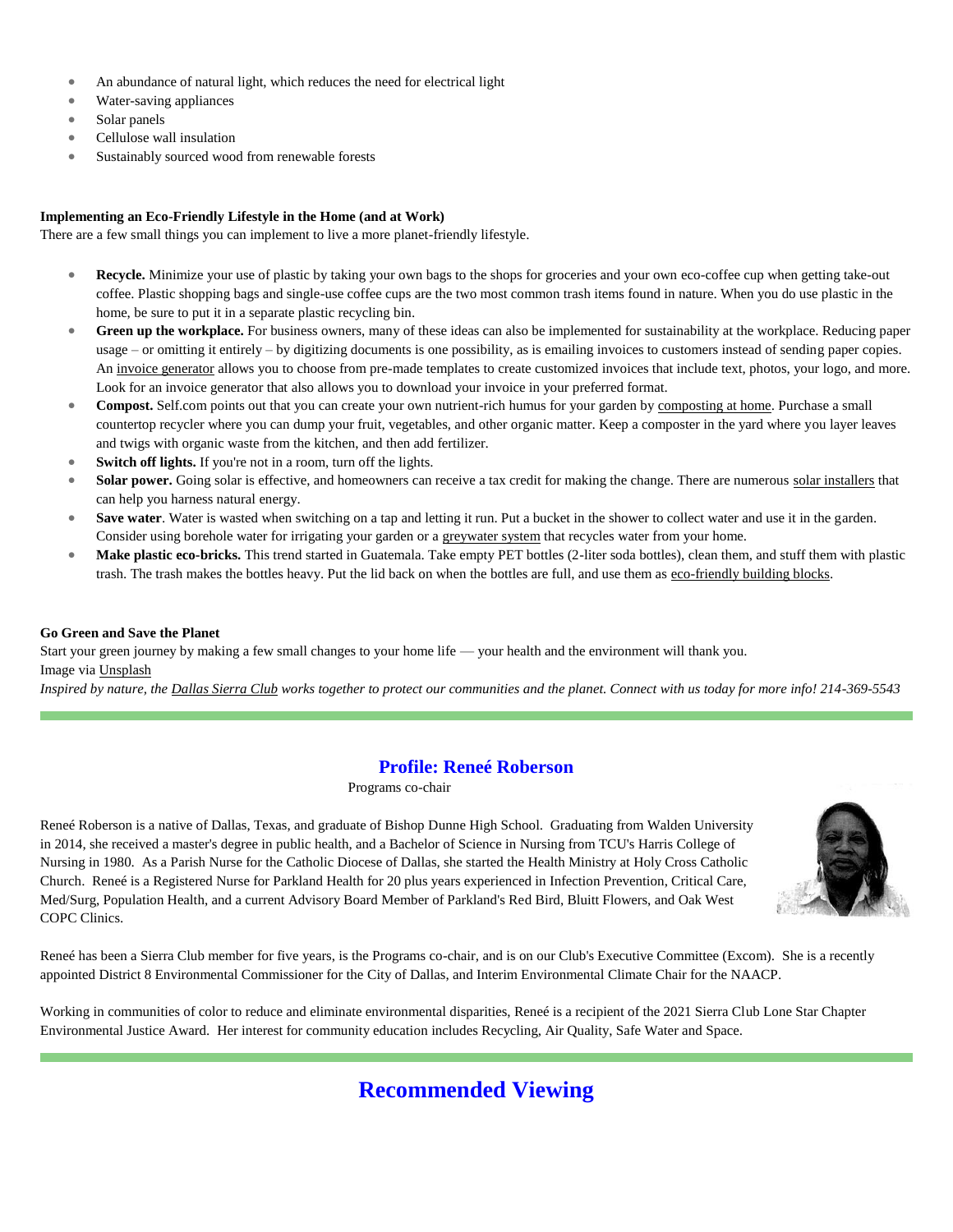

**Click** [here](https://www.youtube.com/watch?v=tLcnJEMnlTs) **to watch this short, fascinating video about The Ocean Cleanup - System 002. Boyan Slat is trying to clean up The Great Pacific Garbage Patch which is the size of the state of Texas, and also turn trash into something truly valuable.**

**Water recycling, 4 minutes, click here** <https://www.youtube.com/watch?v=QOefGELrWEw>

**Earthship home and Conservation communities, 25 minutes, click here** <https://www.growingagreenerworld.com/episode-1212-greening-up-the-places-we-call-home/>

**About the Sierra Club, 2 minutes, click here** <https://www.youtube.com/watch?v=E7bq87ZLwmw>

**Previous video recommendations are here**.<http://www.dallassierraclub.org/page.htm?videos>

**Please give us YOUR viewing recommendations via** [newsletter@dallassierraclub.org](mailto:newsletter@dallassierraclub.org)

## **Recommended Reading**

C**lick on a book's title (below) for a link to information about the book at goodreads.com**

#### *[The World's Littlest Book on Climate: 10 Facts in 10 Minutes about CO2](https://www.goodreads.com/book/show/55474959-the-world-s-littlest-book-on-climate?ac=1&from_search=true&qid=tysmyfRO3W&rank=1)* **by Mike Nelson, Pieter Tans & Michael Banks**

This book is a quick read on climate facts. The authors have given clear information about such things as why we know that the type of CO2 in the atmosphere is caused by burning fossil fuels, why there are more extinctions, wild weather, and why 2-3 F degrees impacts the earth so much. - Pam Klich [Click here](https://tenintenco2.com/) for a free download e-version.

Available at local libraries and at local and online bookstores. [Click here](https://smile.amazon.com/Worlds-Littlest-Book-Climate-Minutes/dp/B08KQ64VCG/ref=sr_1_1?crid=16TIW4IEG696S&keywords=The+World%E2%80%99s+Littlest+Book+on+Climate&qid=1651602926&sprefix=the+world+s+littlest+book+on+climate%2Caps%2C142&sr=8-1) for Amazon.

There are also in-person discussion sessions, May-August, in Plano called the **Friendly Science Climate Science Workshop.** [Click here](http://tinyurl.com/FCSWorkshop) to sign up. - Pam Klich

#### *[The End of Bias: A Beginning](https://www.goodreads.com/book/show/52079610-the-end-of-bias?from_search=true&from_srp=true&qid=h6YTse2Ke0&rank=1)* **by Jessica Nordell**

This book examines unconscious bias, which is unintentional prejudiced behavior that clashes with our consciously held beliefs. The book is somewhat surprising in its revelations. It made me think and re-think some things. For example, in diversity training, if you try to be color-blind, it makes bias worse; if you *stress* differences, it helps reduce bias. This seemed counter-intuitive to me, but the author explains why this is so. She uses real life examples to illustrate points throughout the book.

 The author is very open about her journey in researching and writing the book, and how surprised she was with what she found during her research and also in what she found out about herself.

It should be beneficial to all of us in our everyday lives. The book is a quick read. Check it out. - Kirk Miller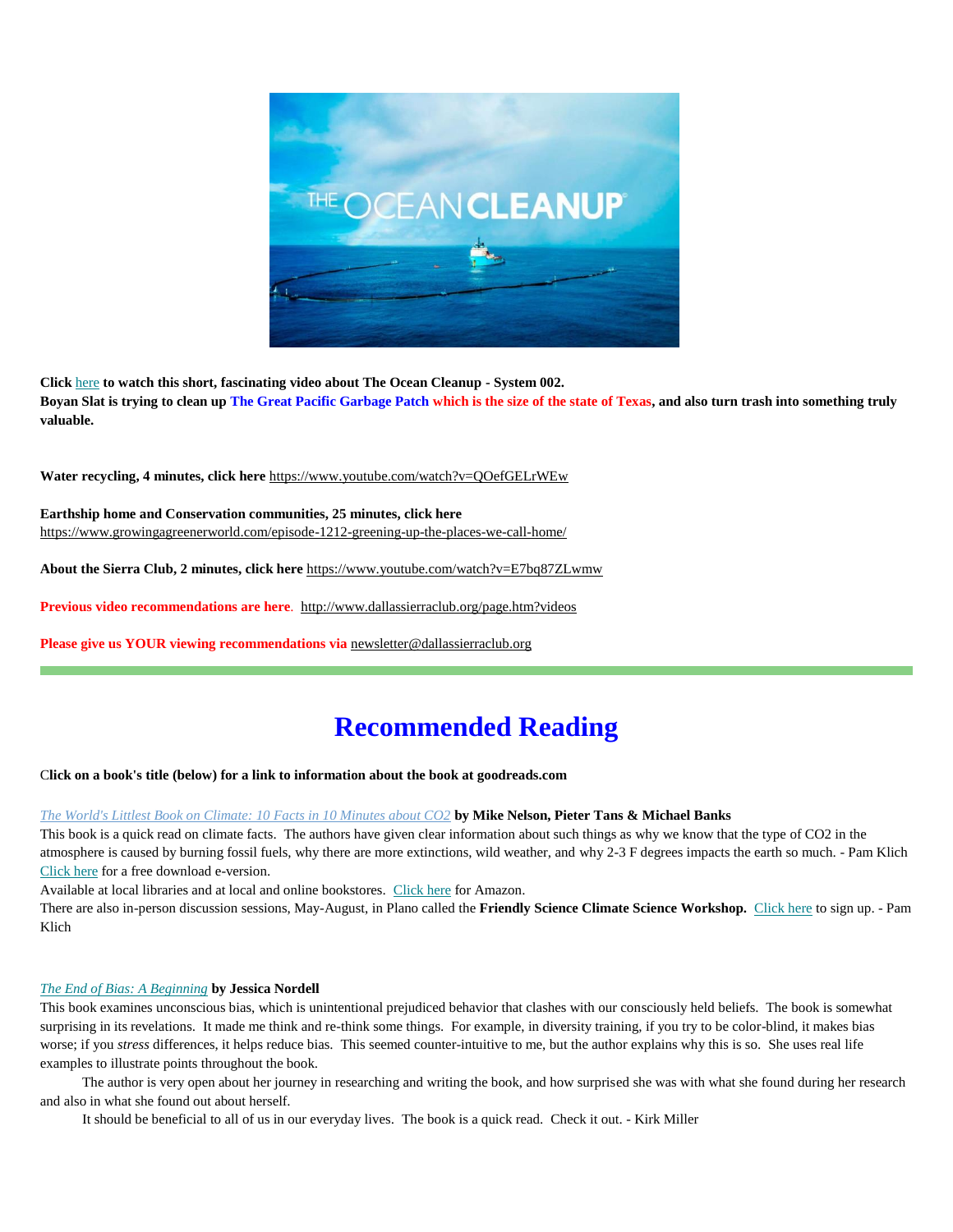Available at local libraries and at local and online bookstores

#### *[The City and the Coming Climate](https://www.goodreads.com/book/show/13832091-the-city-and-the-coming-climate?from_search=true&from_srp=true&qid=EOtqzrpr9p&rank=1)* **by Brian Stone, Jr.**

This book taught me that there are many aspects of climate change that I wasn't aware of -- and that many of the world's climate change powers also are not aware of. Consequently, we are not addressing some of the most urgent climate change problems.

Most large U.S. cities not only are warming faster than the planet as a whole, they are warming at double the rate of global climate change, with major implications for human health. The implications for city dwellers are suggested by the 2003 European heat wave, in which 70,000 people died as a result of heat-induced illness. Managing urban heat (the heat island effect) is essential for mitigating climate change. After explaining the problems, the author gives concrete solutions to the problems. - Kirk Miller

Available at the Dallas library and at local and online bookstores

**Previous book recommendations are here**. <http://dallassierraclub.org/page.htm?buystuff>

**Please give us YOUR reading recommendations via** [newsletter@dallassierraclub.org](mailto:newsletter@dallassierraclub.org)

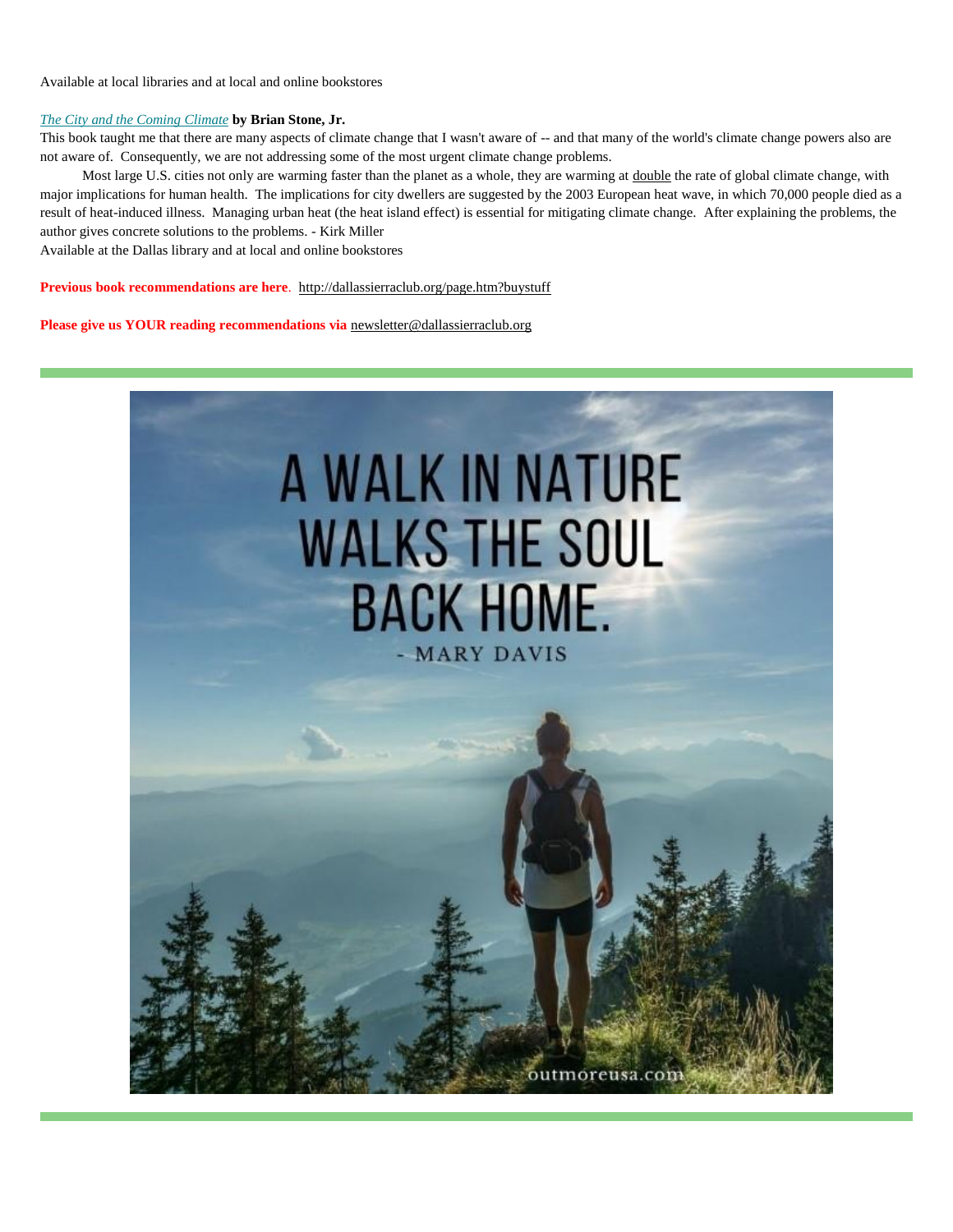## **Et Cetera**

## **In all things of nature there is something of the marvelous. - Aristotle**

**Accept what you can't change and change what you can't accept.**

### **May the** *forest* **be with you.**

#### **Limerick**

Early morning's a good time to be On a hike through a meadow. For me, It's the best time of day, So of course I will say I dew love morning walks in a lea.

- by Kirk Miller

## **Let Us Know**

**Please let us know your opinion. Give us an article for the newsletter. Give us feedback on articles. What would you like to see in the newsletter? Changes? Improvements? What [books](file:///C:/Users/kirkm/Downloads/Dallas%20Sierra%20Club%20May%20Newsletter.htm%23reading) and [videos](file:///C:/Users/kirkm/Downloads/Dallas%20Sierra%20Club%20May%20Newsletter.htm%23viewing) do you recommend? Please let us know. This is YOUR newsletter. Feedback is welcome (comments, suggestions, letters to the Editor, etc.). Submit feedback to** [newsletter@dallassierraclub.org](mailto:newsletter@dallassierraclub.org)

**Previous issues of our newsletter are available** [here](https://dallassierraclub.us1.list-manage.com/track/click?u=c1d52f6f461e6392896fb02a5&id=9546a74924&e=6dca5b0c78)**.**

## **Videos of prior General Meetings are on YouTube**

[Click here](http://dallassierraclub.org/page.htm?generalmeeting) for a list of meetings with varied topics such as national parks, Critterman, beautiful photos from around the world, wild animals, activism, and more.



## **Dallas Sierra Club Outreach Speakers Program - Speakers for Your Group**

The Dallas Sierra Club provides outdoor/environmental education in the form of entertaining and informative presentations by Dallas Sierra Club members with expertise in the topics offered. These presentations range in length from 30 minutes to one hour and cover a variety of topics in the general categories of outdoor adventure, environmental education, and general ecology. These talks are appropriate for a wide range of audiences including youth groups, school classes, civic and social groups, nature and gardening clubs, church groups, etc. Any group interested in an available topic is welcome to contact us. To see available topics and to schedule your speaker, [click here.](http://www.dallassierraclub.org/page.htm?speakers)

## **Calendar of Upcoming Events**

**Here is our calendar for the next few months. For complete listings, click** [here](http://dallassierraclub.org/calendar.htm)**.**